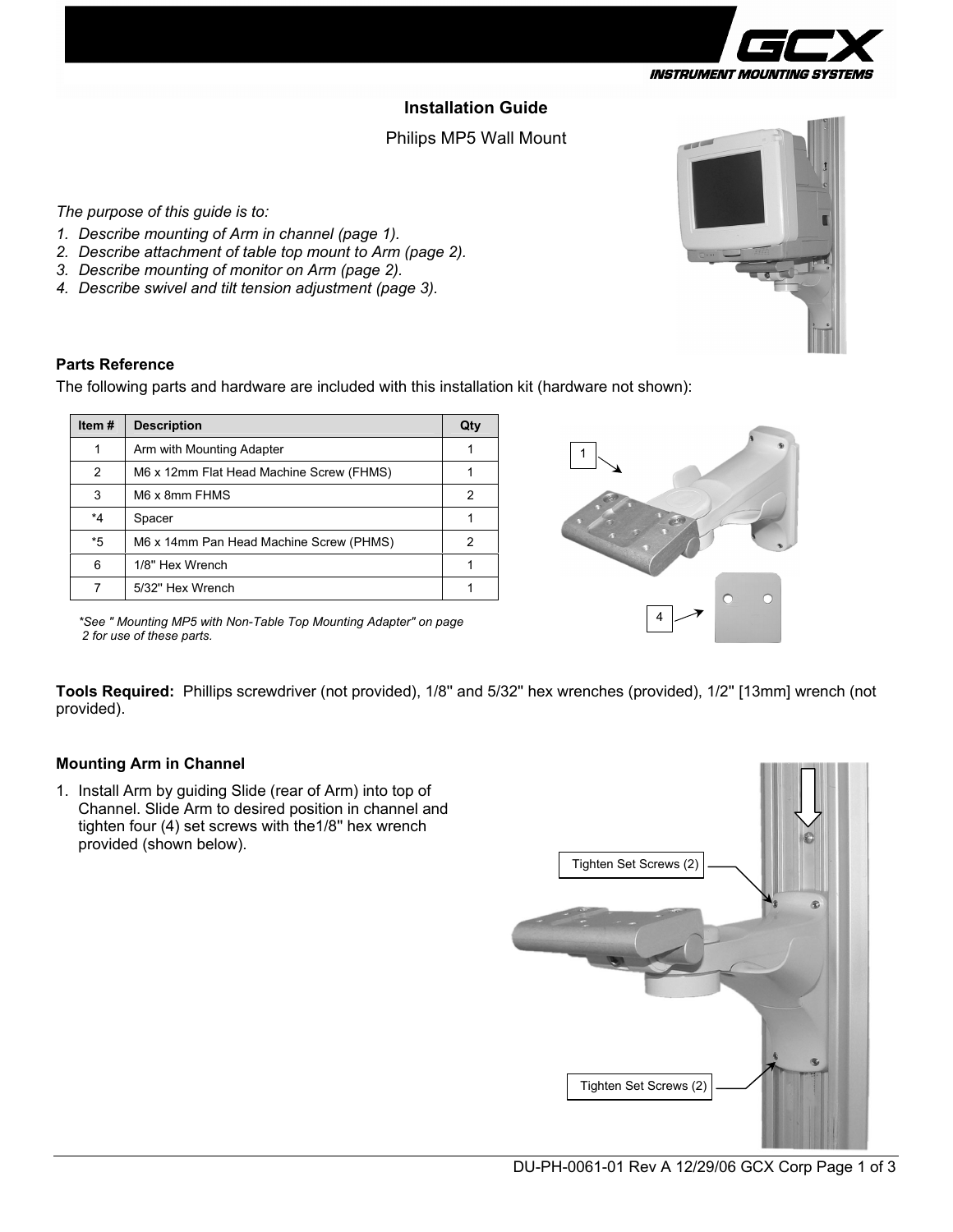### **Mounting MP5 on the Arm**

The MP5 monitor will be equipped with one of two different mounting interfaces on the bottom of the monitor. The type of interface determines which mounting procedure to follow below.

**Mounting MP5 on Philips Table Top Mount** (Requires Philips-supplied Table Top Mount)

1. Fasten Philips-supplied Table Top Mount to Mounting Adapter with one (1) M6 x 12mm FHMS and two (2) M6 x 8mm FHMS (see below).



#### **Mounting MP5 with Non-Table Top Mounting Adapter**

- 1. Fit Spacer into recessed area on top of Mounting Adapter (below left). Ensure Spacer remains between Mounting Adapter and monitor.
- 2. Using a Phillips screwdriver, fasten monitor to Mounting Adapter with two (2) M6 x 14 mm PHMS as shown.